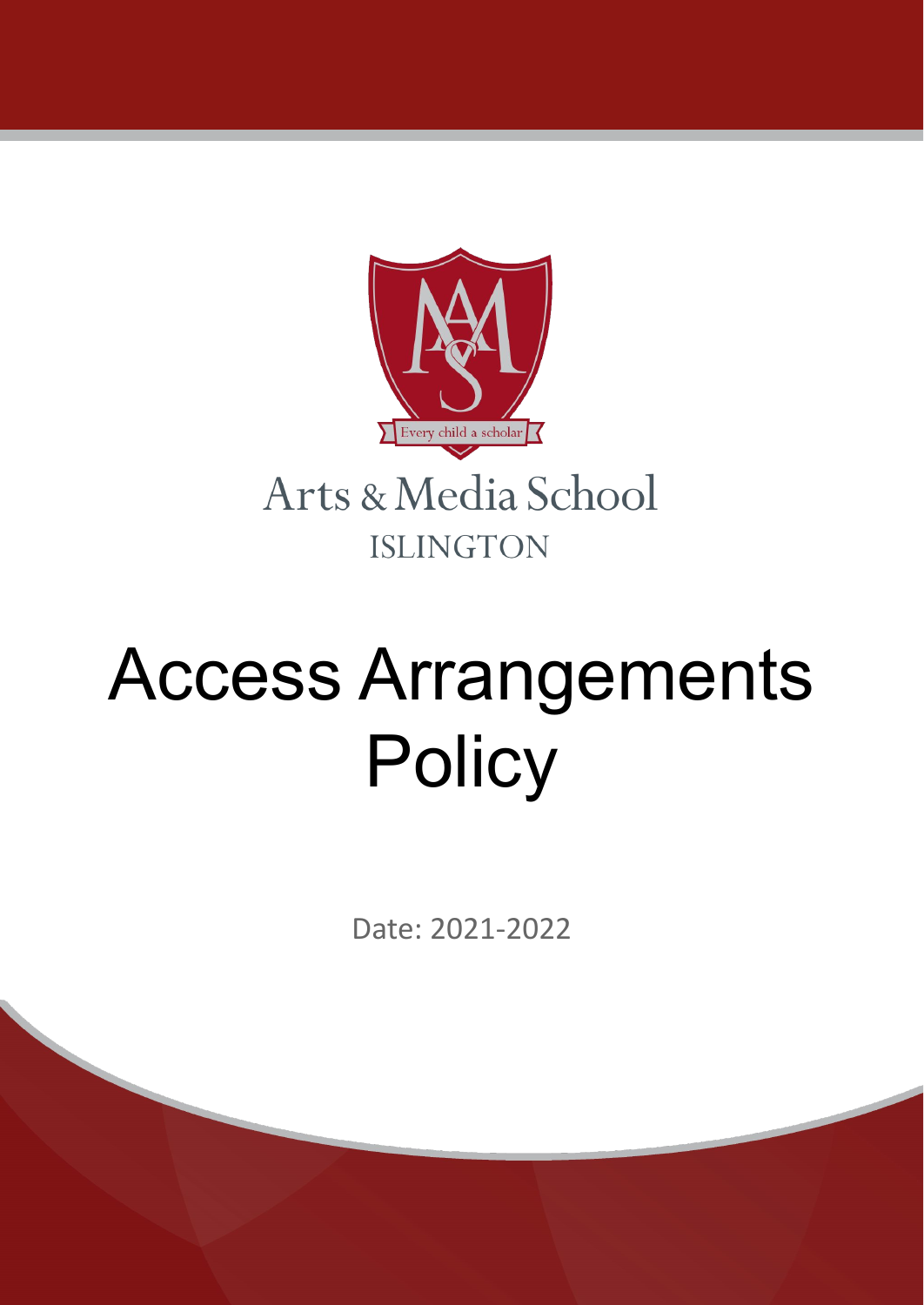

### Arts & Media School **ISLINGTON**

## **Access Arrangements Policy** 2021/22

This policy is reviewed annually to ensure compliance with current regulations

| Approved/reviewed by   |                |
|------------------------|----------------|
| Angella Harris         |                |
| Date of next<br>review | September 2021 |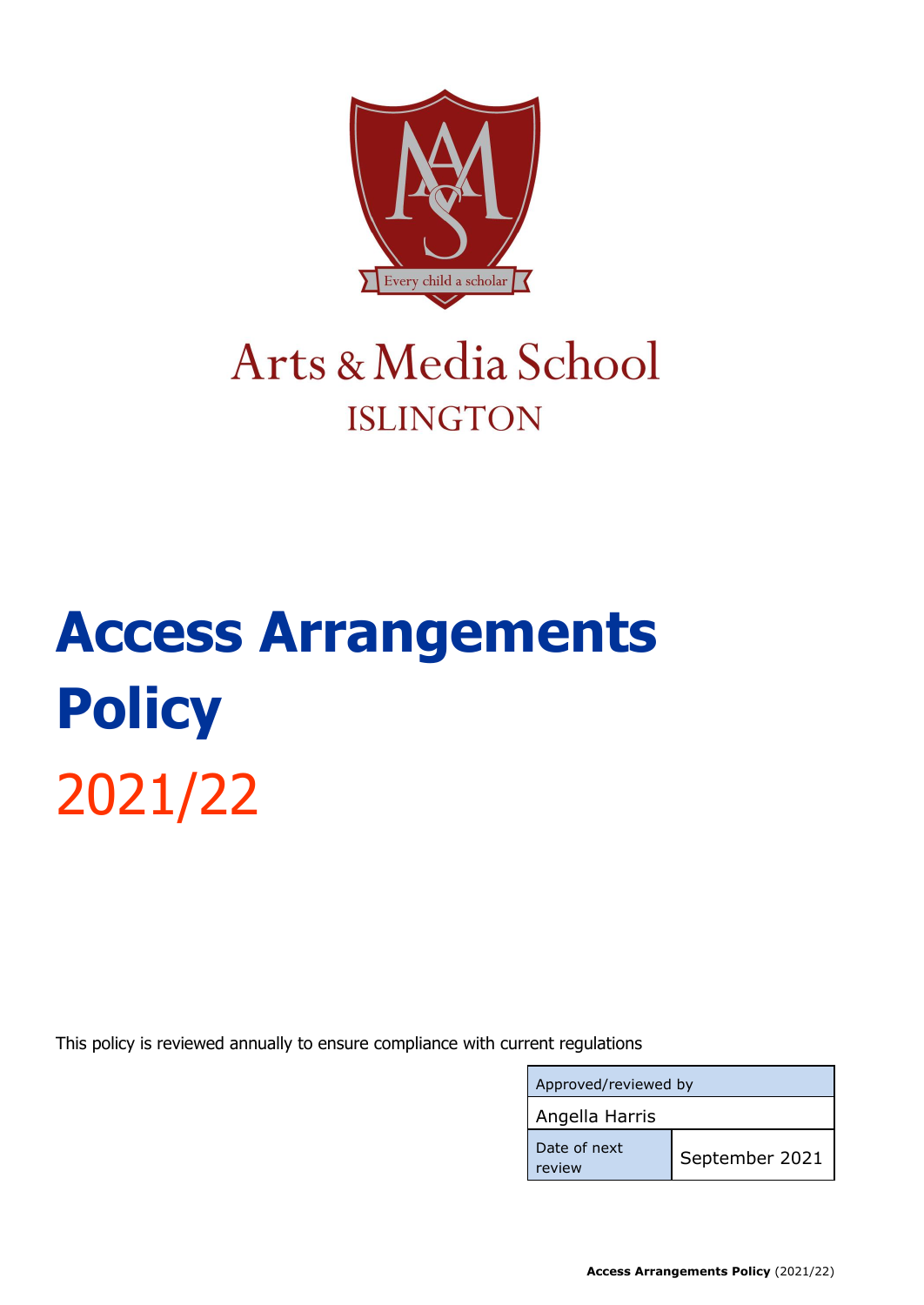### <span id="page-2-0"></span>**Key staff involved in the policy**

| <b>Role</b>                        | Name(s)               |
|------------------------------------|-----------------------|
| <b>SENCo</b>                       | <b>Angella Harris</b> |
| SENCo line manager (Senior leader) | <b>Maleka Begum</b>   |
| Head of centre                     | <b>Susan Service</b>  |
| Assessor(s)                        | <b>Angella Harris</b> |
| Access arrangement facilitator(s)  | <b>Anne Orrells</b>   |
| Exams Officer                      |                       |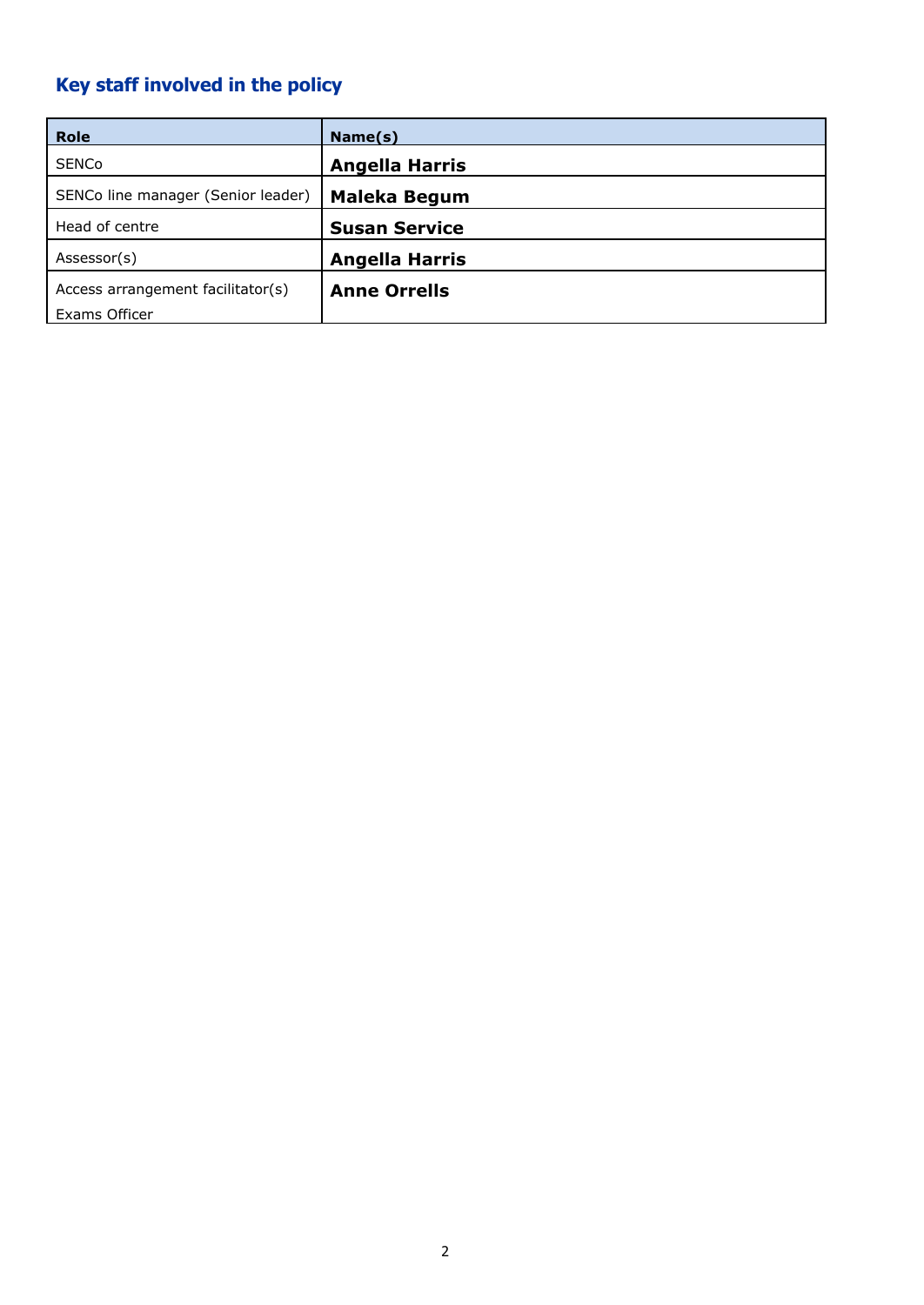#### **Contents**

| Key staff involved in the policy                                                 |                |
|----------------------------------------------------------------------------------|----------------|
| What are access arrangements and reasonable adjustments?                         | $\overline{4}$ |
| Access arrangements                                                              | 4              |
| Reasonable adjustments                                                           | $\overline{4}$ |
| Purpose of the policy                                                            | $\overline{4}$ |
| General principles                                                               | $\overline{4}$ |
| Equalities Policy (Exams)                                                        | 5              |
| The assessment process                                                           | 5              |
| The qualification(s) of the current assessor(s)                                  | 5              |
| Appointment of assessors of candidates with learning difficulties                | 5              |
| Process for the assessment of a candidate's learning difficulties by an assessor | 6              |
| Painting a 'holistic picture of need', confirming normal way of working          | 6              |
| Processing access arrangements and adjustments                                   |                |
| Arrangements/adjustments requiring awarding body approval                        | 7              |
| Centre-delegated arrangements/adjustments                                        | 7              |
| Centre-specific criteria for particular arrangements/adjustments                 |                |
| Word Processor Policy (Exams)                                                    | 7              |
| Separate Invigilation Policy                                                     | 7              |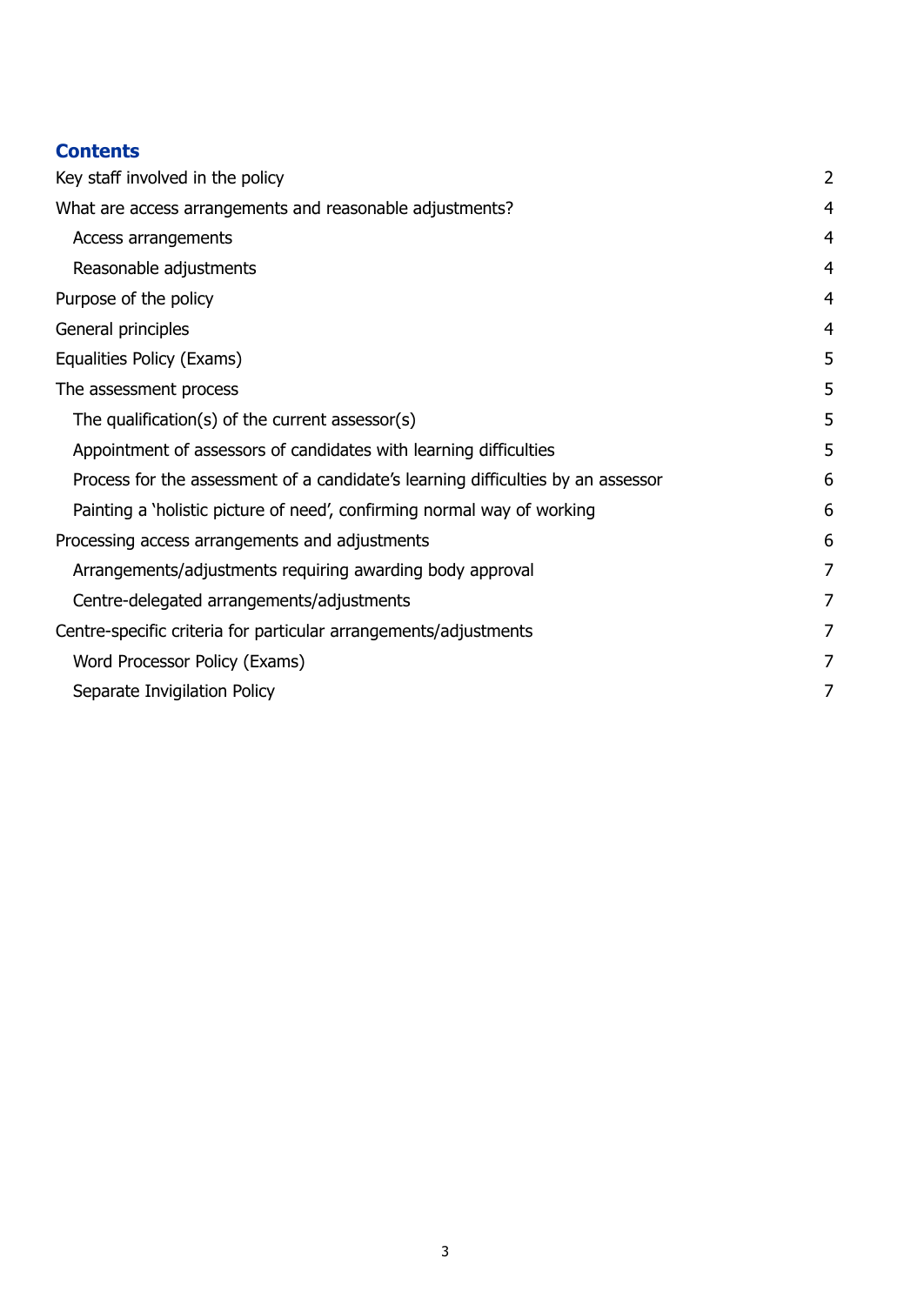#### <span id="page-4-0"></span>**What are access arrangements and reasonable adjustments?**

#### <span id="page-4-1"></span>**Access arrangements**

Access arrangements are agreed **before** an assessment. They allow candidates with **specific needs**, such as special educational needs, disabilities or temporary injuries to access the assessment and show what they know and can do without changing the demands of the assessment. The intention behind an access arrangement is to meet the needs of an individual candidate without affecting the integrity of the assessment. Access arrangements are the principal way in which awarding bodies comply with the duty under the Equality Act 2010\* to make 'reasonable adjustments'. ([AA](http://www.jcq.org.uk/exams-office/access-arrangements-and-special-consideration/regulations-and-guidance) Definitions)

#### <span id="page-4-2"></span>**Reasonable adjustments**

The Equality Act 2010\* requires an awarding body to make reasonable adjustments where a candidate, who is disabled within the meaning of the Equality Act 2010, would be at a **substantial disadvantage** in comparison to someone who is not disabled. The awarding body is required to take reasonable steps to overcome that disadvantage. An example would be a Braille paper which would be a reasonable adjustment for a vision impaired candidate who could read Braille. A reasonable adjustment may be unique to that individual and may not be included in the list of available access arrangements. Whether an adjustment will be considered reasonable will depend on several factors which will include, but are not limited to:

- the needs of the disabled candidate;
- the effectiveness of the adjustment;
- the cost of the adjustment; **and**
- the likely impact of the adjustment upon the candidate and other candidates.

An adjustment will not be approved if it:

- involves unreasonable costs to the awarding body;
- involves unreasonable timeframes; **or**
- affects the security and integrity of the assessment.

This is because the adjustment is not 'reasonable'. [\(AA](http://www.jcq.org.uk/exams-office/access-arrangements-and-special-consideration/regulations-and-guidance) Definitions)

\*References to legislation are to the Equality Act 2010. Separate legislation is in place for Northern Ireland (see [AA](http://www.jcq.org.uk/exams-office/access-arrangements-and-special-consideration/regulations-and-guidance) 1.8). The definitions and procedures in AA relating to access arrangements and reasonable adjustments will also apply in Northern Ireland

#### <span id="page-4-3"></span>**Purpose of the policy**

The purpose of this policy is to confirm that Arts and Media School has a written record which clearly shows the centre is leading on the access arrangements process and is complying with its …obligation to identify the need for, request and implement access arrangements...

(General Regulations for Approved Centres, section 5.4)

This publication is further referred to in this policy as [GR](http://www.jcq.org.uk/exams-office/general-regulations)

This policy is maintained and held by the SENCo alongside the individual files/e-folders of each access arrangements candidate. Each file/e-folder contains detailed records of all the essential information that is required to be held according to the regulations.

Where the SENCo is storing documentation electronically he/she **mus**t create an e-folder for each individual candidate. The candidate's e-folder must hold each of the required documents for inspection. [\(AA](http://www.jcq.org.uk/exams-office/access-arrangements-and-special-consideration/regulations-and-guidance) 4.2)

The policy is annually reviewed to ensure that processes are carried out in accordance with the current edition of the JCQ publication Adjustments for candidates with disabilities and learning difficulties - Access Arrangements and Reasonable Adjustments.

This publication is further referred to in this policy as [AA](http://www.jcq.org.uk/exams-office/access-arrangements-and-special-consideration/regulations-and-guidance)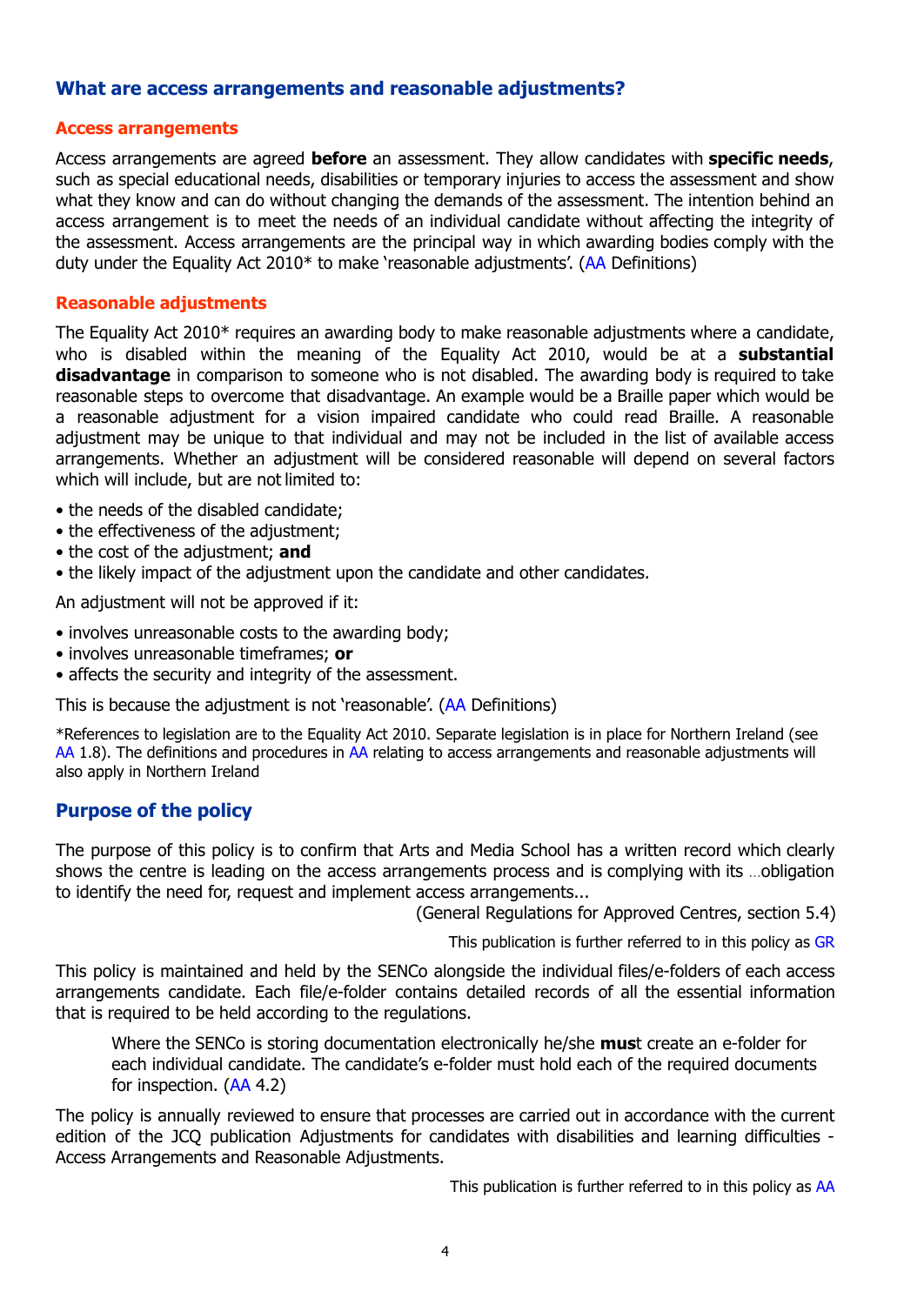#### <span id="page-5-0"></span>**General principles**

The principles for the centre to consider are detailed in [AA](http://www.jcq.org.uk/exams-office/access-arrangements-and-special-consideration/regulations-and-guidance) (section 4.2). These include:

The purpose of an access arrangement/reasonable adjustment is to ensure, where possible, that barriers to assessment are removed for a disabled candidate preventing him/her from being placed at a substantial disadvantage due to persistent and significant difficulties. The integrity of the assessment is maintained, whilst at the same time providing access to assessments for a disabled candidate.

The SENCo, or an equivalent member of staff within a FE college, **must** ensure that the proposed access arrangement/reasonable adjustment does not unfairly disadvantage or advantage the candidate.

Access arrangements/reasonable adjustments should be processed at the **start** of the course.

Arrangements **must** always be approved **before** an examination or assessment.

The arrangement(s) put in place must reflect the support given to the candidate in the centre.

The candidate **must** have had appropriate opportunities to practise using the access arrangement(s)/reasonable adjustment(s) before his/her first examination.

#### <span id="page-5-1"></span>**Equalities Policy (Exams)**

A large part of the access arrangements/reasonable adjustments process is covered in the Equalities Policy (Exams) which covers staff roles and responsibilities in identifying the need for, requesting and implementing access arrangements and the conduct of exams.

#### The Equalities Policy (Exams) can be found on the school website

**The head of centre/senior leadership team will**… recognise its duties towards disabled candidates, ensuring compliance with all aspects of the Equality Act 2010†, particularly Section 20 (7). This **must** include a duty to explore and provide access to suitable courses, through the access arrangements process submit applications for reasonable adjustments and make reasonable adjustments to the service the centre provides to disabled candidates. Where the centre is under a duty to make a reasonable adjustment, the centre **must no**t charge a disabled candidate any additional fee in relation to the adjustment or aid...

†or any legislation in a relevant jurisdiction other than England and Wales which has an equivalent purpose and effect ([GR](http://www.jcq.org.uk/exams-office/general-regulations) section 5.4)

The Access Arrangements Policy further covers the assessment process and related issues in more detail.

#### <span id="page-5-2"></span>**The assessment process**

Assessments are carried out by an assessor(s) appointed by the head of centre. The assessor(s) is (are) appropriately qualified as required by JCQ regulations in [AA,](http://www.jcq.org.uk/exams-office/access-arrangements-and-special-consideration/regulations-and-guidance) section 7.3.

#### <span id="page-5-3"></span>**The qualification(s) of the current assessor(s)**

The Access Arrangement Assessor at Arts and Media School is also the SENCO who holds Certificate of Psychometric Testing, Assessment & Access Arrangements (CPT3A)

#### <span id="page-5-4"></span>**Appointment of assessors of candidates with learning difficulties**

At the point an assessor is engaged/employed in the centre, evidence of the assessor's qualification is obtained and checked against the current requirements in [AA.](http://www.jcq.org.uk/exams-office/access-arrangements-and-special-consideration/regulations-and-guidance) This process is carried out prior to the assessor undertaking any assessment of a candidate.

#### **Checking the qualification(s) of the assessor(s)**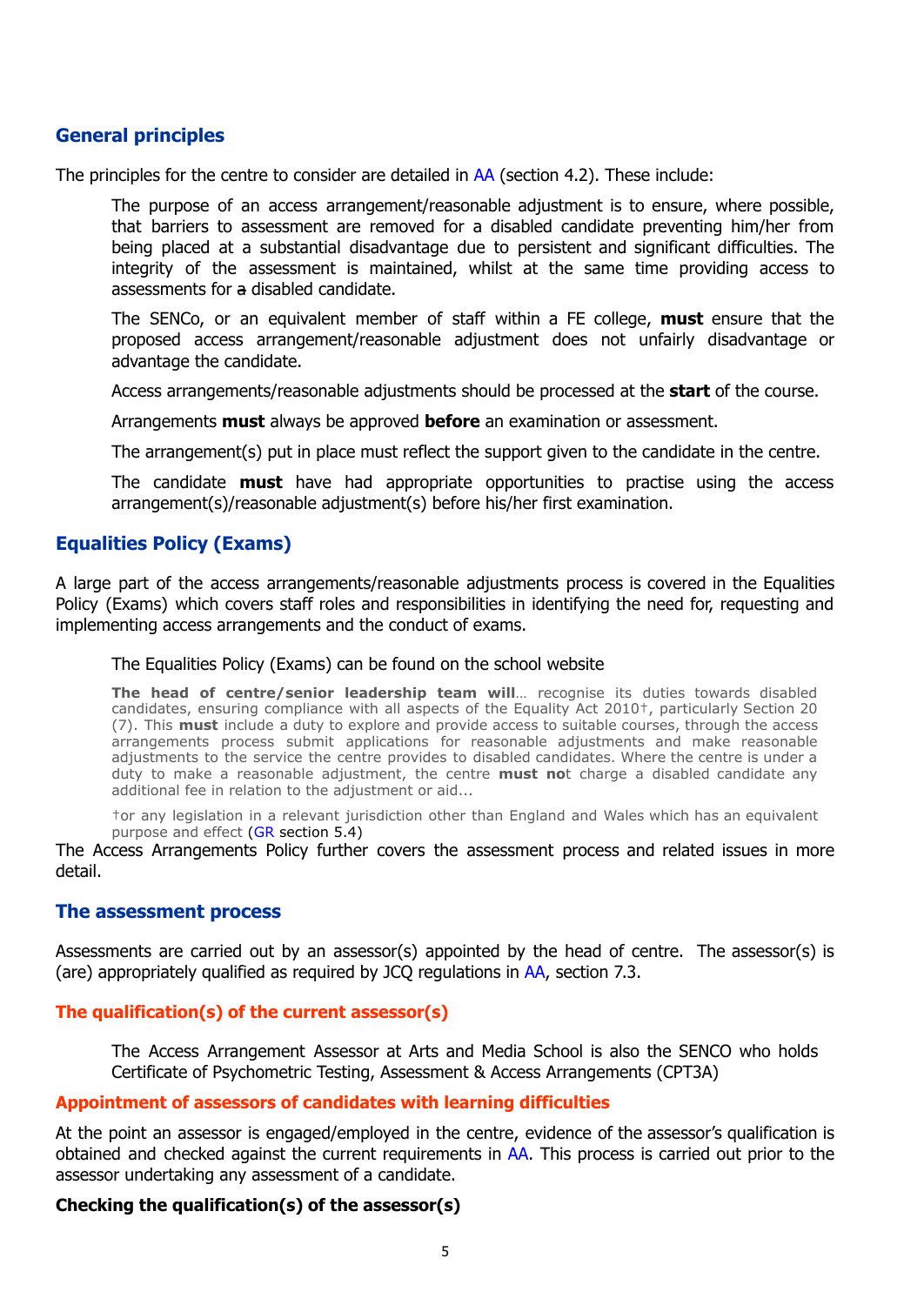Arts and Media School has a written statement of the process of checking the qualifications of centre's assessors and that the assessment process is administered correctly" on file as per Chapter 7 of the JCQ publication Access Arrangements and Reasonable Adjustments. (GR5.4)

The Headteacher of Arts and Media School will ensure that evidence of the assessor's qualification(s) is obtained at the point of engagement/employment and prior to the assessor undertaking any assessment of a candidate. Evidence of the assessor's qualification(s) will be held on file for inspection purposes and be presented to the JCQ Centre Inspector by the Exams Officer.

The Headteacher is responsible for checking the qualifications and the appointment of the access assessor. The Headteacher is responsible for the quality of the AA process.

Evidence of the assessor's qualification is held on file for inspection purposes and be presented to the JCQ Centre Inspector by the SENCo. [\(AA](http://www.jcq.org.uk/exams-office/access-arrangements-and-special-consideration/regulations-and-guidance) 7.3)

#### **Reporting the appointment of the assessor(s)**

Evidence of the assessor's qualifications are held on file by the Exams Officer and in the AA file for JCQ inspection

#### <span id="page-6-0"></span>**Process for the assessment of a candidate's learning difficulties by an assessor**

Where a candidate has learning difficulties and is not subject to a current Education, Health and Care Plan or Statement of Special Educational Needs the teachers and SLT will be painting a picture of need and demonstrating the candidate's normal way of working and completing Section 1 of Form 8 prior to the candidate being assessed, ensuring that the correct procedures are followed as per Chapter 7 of the JCQ publication Access Arrangements and Reasonable Adjustments.

Arts and Media School do not currently accept private candidates who were not previously on roll

Arts and Media School will always carefully consider any privately commissioned assessment to see whether the process of gathering a picture of need, demonstrating normal way of working within the centre and ultimately assessing the candidate themselves should be instigated ([AA](http://www.jcq.org.uk/exams-office/access-arrangements-and-special-consideration/regulations-and-guidance) 7.3)

#### <span id="page-6-1"></span>**Painting a 'holistic picture of need', confirming normal way of working**

On admission students with an EHCP (Educational Healthcare Plan) are allocated appropriate in-class support by the SENCo.

At any point throughout the year, the Behaviour and Inclusion Team and SENCo will aim to identify new students (without an EHCP) who may require assessing to confirm any additional needs (using input from prior data and teaching staff concerns over performance in class/test situations over an extended period/concerns raised by parents).

Additionally, evidence is also gathered for students via CAHMs, counselling, police reports, inclusion notes, EP and other reports.

Year 9 – Access Arrangements Testing following assessments that are carried out at the end of yr9 in order that applications for Access Arrangements can be completed and approved by Exam Boards before the start of Year 10. (When making an application the school utilises all previous years' testing as evidence of the student's difficulties as well as being able to demonstrate the normal way of working within the classroom and during test situations, which is a JCQ requirement. Any application we make requesting Access Arrangements needs to include school-based evidence of need.)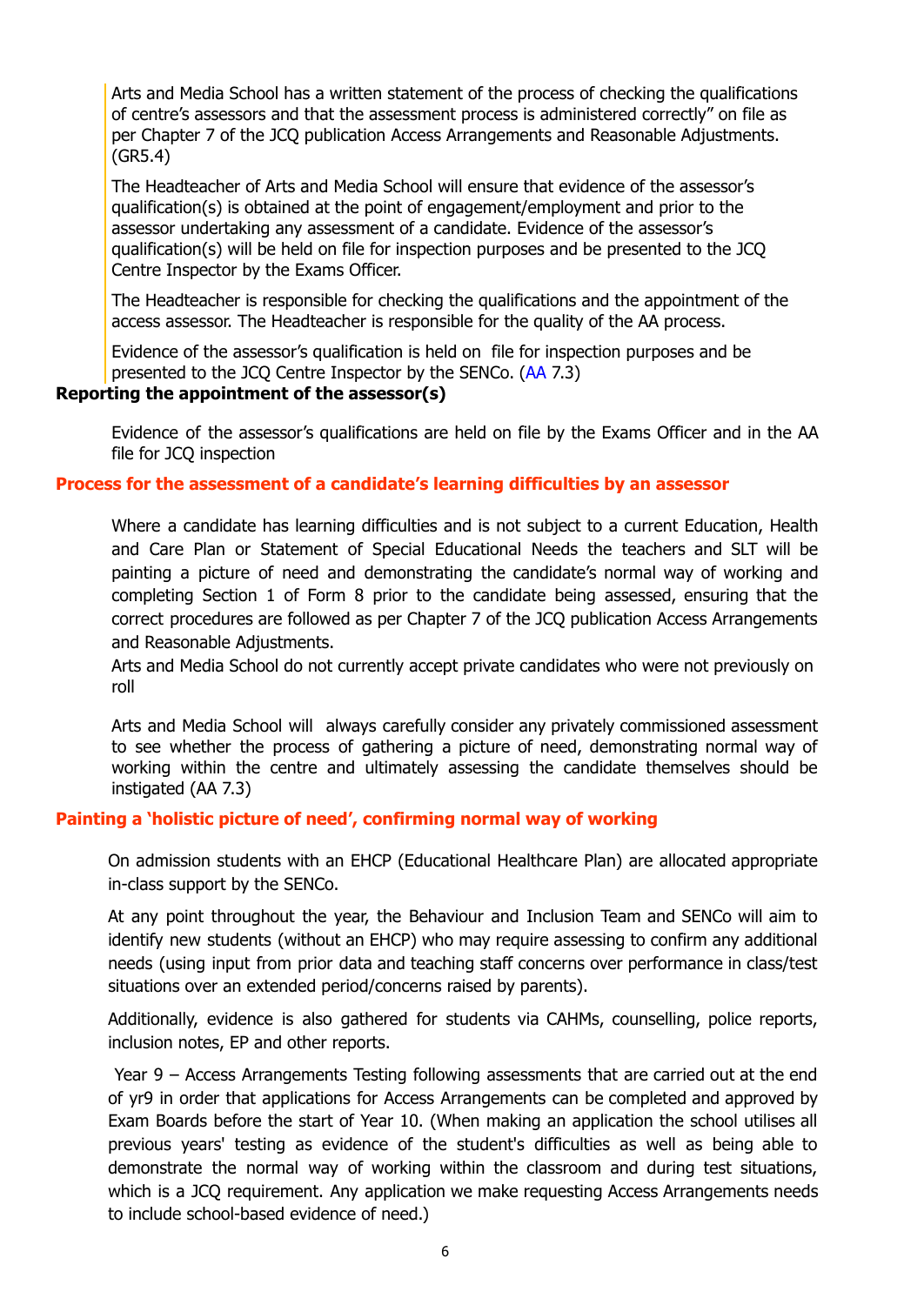Details of measures provided in mock exams and assessments are documented by the use access arrangement logs maintained by the Access Arrangements Facilitator. These are shared with all staff through internal document sharing

#### <span id="page-7-0"></span>**Processing access arrangements and adjustments**

#### <span id="page-7-1"></span>**Arrangements/adjustments requiring awarding body approval**

Access arrangements online (AAO) is a tool provided by JCQ member awarding bodies for centres to apply for required access arrangement approval for the qualifications covered by the tool. This tool also provides the facility to order modified papers for those qualifications included. (Refer to [AA](http://www.jcq.org.uk/exams-office/access-arrangements-and-special-consideration/regulations-and-guidance), chapter 8 (Processing applications for access arrangements and adjustments) and chapter 6 (Modified papers).

AAO is accessed within the JCQ Centre Admin Portal (CAP) by logging in to one of the awarding body secure extranet sites. A single application for approval is required for each candidate regardless of the awarding body used.

The SENCo **must** keep detailed records, whether electronically or in hard copy paper format, of all the essential information on file. This includes a copy of the candidate's approved application, appropriate evidence of need (where required) **and** a signed candidate personal data consent form for inspection by the JCQ Centre Inspection Service. ([AA](http://www.jcq.org.uk/exams-office/access-arrangements-and-special-consideration/regulations-and-guidance) 8.6)

In line with JCQ regulations the SENCo makes the online applications by the published deadline of the 21st February 2022. The SENCo keeps a record of the printed online application, letters from awarding bodies, Form 8's, a copy a data protection form, assessments and any additional forms or documents for inspection. The files for inspection are located in the SEN office. Students and Teachers are informed verbally of the outcome of their exam access assessment by the SEN team. A record of a candidate's access arrangements are maintained and held electronically by the Access Arrangements Facilitator

#### <span id="page-7-2"></span>**Centre-delegated arrangements/adjustments**

Centre delegated arrangements/adjustments(CDAA) are made in line with JCQ regulations with evidence of normal way of working held on file. The SENCO is the final arbiter of all CDAA

<span id="page-7-3"></span>These arrangements are shared with all staff through internal documentation **Centre-specific criteria for particular arrangements/adjustments**

#### <span id="page-7-4"></span>**Word Processor Policy (Exams)**

An exam candidate may be approved the use of a word processor where this is appropriate to the candidate's needs and not simply because the candidate now wants to type rather than write in exams or can work faster on a keyboard, or because they use a laptop at home. The use of a word processor must reflect the candidate's normal way of working within the centre.

The Word Processor Policy (Exams) can be found on the school website.

#### <span id="page-7-5"></span>**Separate Invigilation Policy**

A decision where an exam candidate may be approved separate invigilation within the centre will be made by the ALS lead/SENCo.

The decision will be based on:

- whether the candidate has a substantial and long term impairment which has an adverse effect **and**
- $\bullet$  the candidate's normal way of working within the centre [\(AA](http://www.jcq.org.uk/exams-office/access-arrangements-and-special-consideration) 5.16)